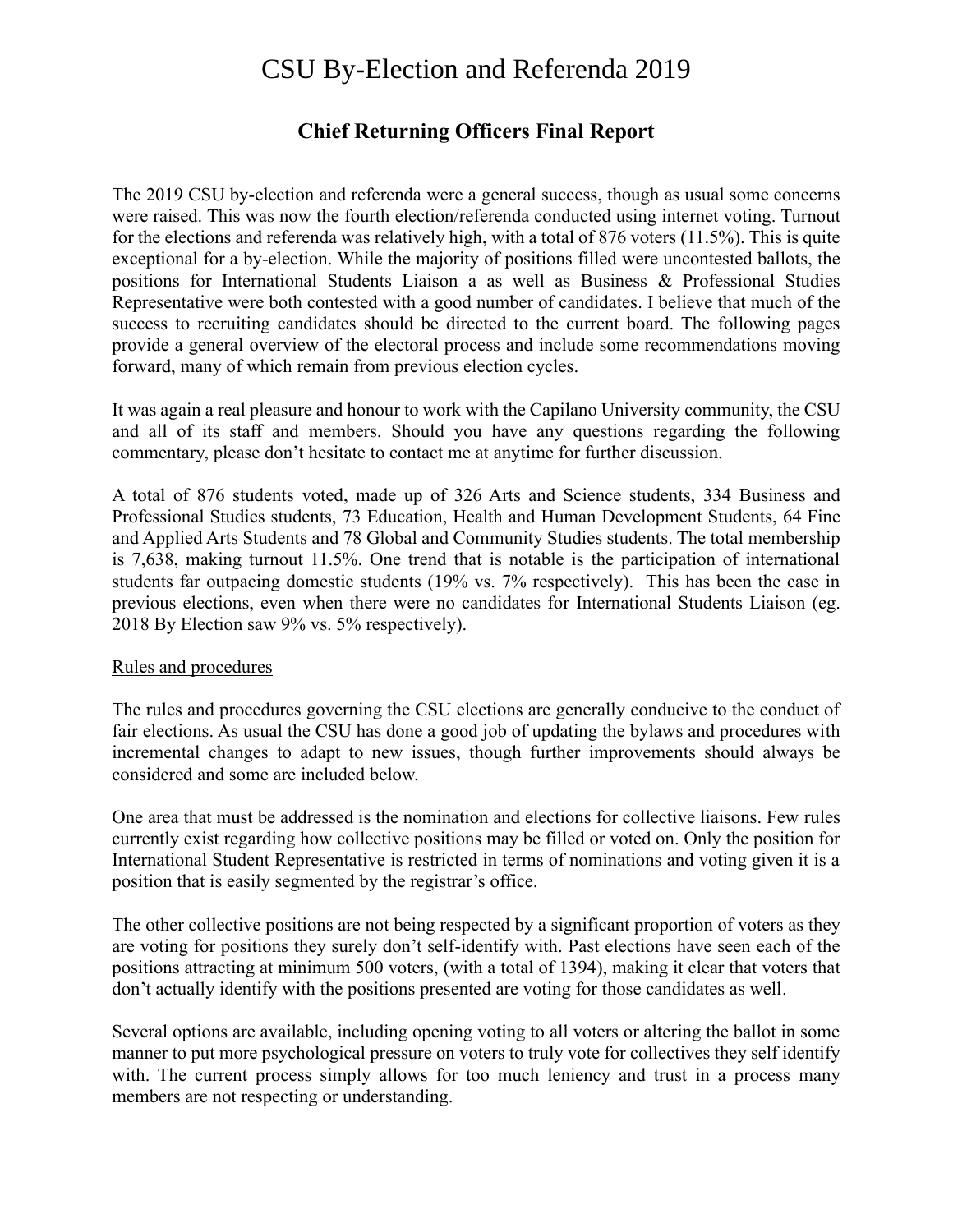As usual, we had a couple of candidates withdraw from the election. As stated previously, consideration should be given to adding a regulation on how candidates may withdraw from the elections. A potential recommendation could allow candidate withdrawals at any time prior to election day. If ballots are not already printed, the candidates name would simply be removed from the ballot, while if the ballots are already printed, the rule could state that all votes cast for that candidate would simply not be counted and posters advising voters that a candidate had withdrawn could be made available.

Some housecleaning of the rules and procedures should be carried out. It would be helpful to combine articles 4 & 9 regarding complaints and violations. Furthermore, a rule should be established clarifying what is published regarding complaints. While no complaints were made during this particular election in the past there have been discussions of whether complaints must be made including the complainants name or not (we have required this in the past). If names are not required far more complaints would be registered. There are pro's and con's both ways.

The procedures should be amended slightly to include clarity on which positions a candidate may run for. While we have noted in nomination packages that that members may only run in the faculty they are registered in, this is not included in the procedures manual.

As well, this term we had a candidate from the Kálax-ay / Sunshine Coast campus. The candidate was interested in joining the all candidates forum and I ruled that the CSU should pay for their transportation costs to put them on the same footing as students based near the North Vancouver campus. Consideration could be made to including this in the prcoedures as well as clarify that there would be an all candidates forum at the Kálax-ay / Sunshine Coast campus if there were more than one candidate for that campus representative.

#### Referenda

For the third year in a row, a series of referenda questions were posed to the CSU membership. Carrying this out was entirely manageable, however, as previously noted some thought should go into refining the rules to distinguish differences in conducting referenda versus an election, as they are distinct. This would allow for more practical implementation of referendum rules that naturally differ, especially from a campaign perspective. Greater clarity must be made regarding yes/no committees, so they are better informed and enabled by the rules. Nevertheless, in this round, no concerns were raised regarding any of the referenda issues at all.

It would be wise to explicitly add to the procedures that when the CSU is authorized to take a position in a referendum, they may use CSU logos and slogans, as distinct from candidates.

#### Nominations

Previous efforts to amend the nominations package in order to simplify the process have paid off and the number of mistakes made on the packages have been reduced dramatically.

The nominations process ran reasonably smoothly. Each of the candidates on the ballot fulfilled their nomination requirements, however one candidate failed to complete the package properly and thus was not registered as a candidate. The majority of positions were contested this time around and I always attribute the success or failure of the number of seats contested to the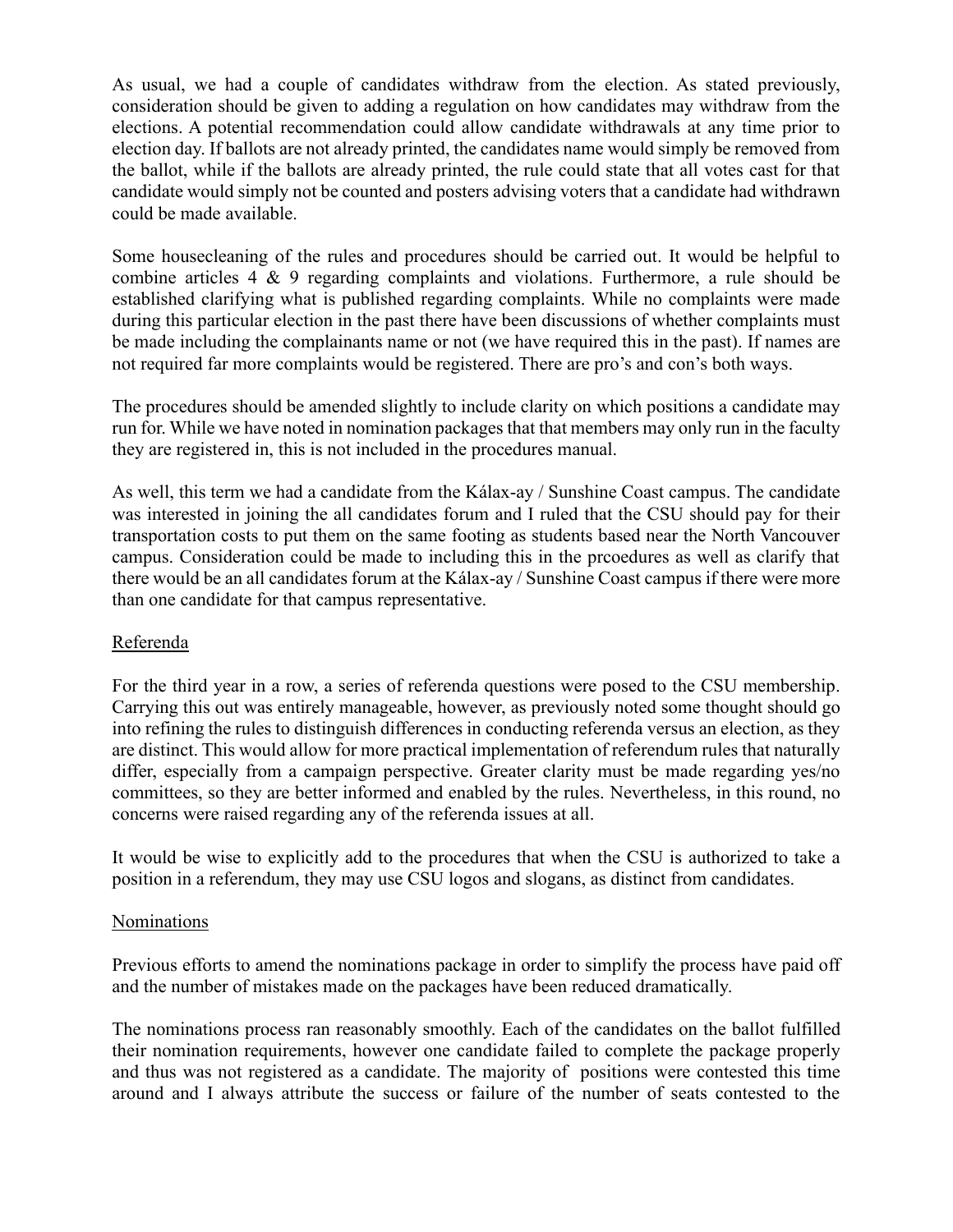incumbent board members, as they are in the best position to seek out potential new candidates. I would hope such efforts can be continued in future elections.

A pre-check deadline was used again and was an effective way of getting candidates to submit nomination packages early to ensure their packages met the required criteria to be nominated allowing time for any corrections. Several packages were submitted prior to the pre-check deadline, so it did have added value. Consideration could be made for providing a submission deadline for all and allowing a few days for all prospective candidates to resolve any errors or omissions found by the CRO.

Again, if the nomination process could be altered to be completed by students entirely online, it would greatly reduce difficulty in reading and "interpreting" written packages. While this is not a priority, it could be added to a wish list.

The optional "Candidate Statement" submission deadline is a few days after the nomination package deadline which I believe increases the number of candidates who submit the statements. The statements are a primary reference tool members use to distinguish the candidates when voting. Consideration to remove the requirement to include the candidates name and positions from the statement would be appreciated as these pieces of information are always listed by the CRO by default. Nevertheless, there were a number of candidates that did not submit statements, which is generally more prevalent in races where there is no competition between candidates.

# Candidate Orientation Meeting

The Candidate Orientation meeting is an excellent opportunity for candidates to meet the CRO and learn about the important process they are embarking on. It is also helpful for the CRO to meet the candidates. However, as noted previously, it is extremely difficult for all candidates to be available for one such meeting. The current rules state that candidates cannot begin their campaign until they complete such a meeting with the CRO. Rather than require subsequent in person meetings, I organized several phone meetings for candidates unable to meet with me at the initial Candidate Orientation meeting. This reduced inconvenience on both the CRO and students and worked relatively well. Nevertheless, I had to organize 5 or 6 different meetings to capture all the candidates that wanted to participate. This was the first election I've been a part of where some candidates simply didn't take part in the orientation at all. I would hope that they did not campaign in the election as that would be a violation of the rules.

This year, the Candidate Orientation meeting was held during the official student lunch break hour to ensure that the initial meeting captures as many students as possible.

As stated above, the CRO should expand this meeting to referenda campaigns, though this should be completed as a different meeting. This only works when there are official campaign groups in a referenda.

To encourage students to make an effort to attend the actual Candidate Orientation meeting, some incentives should be noted, including the fact that their campaign cannot begin until this meeting is complete.

#### Advertising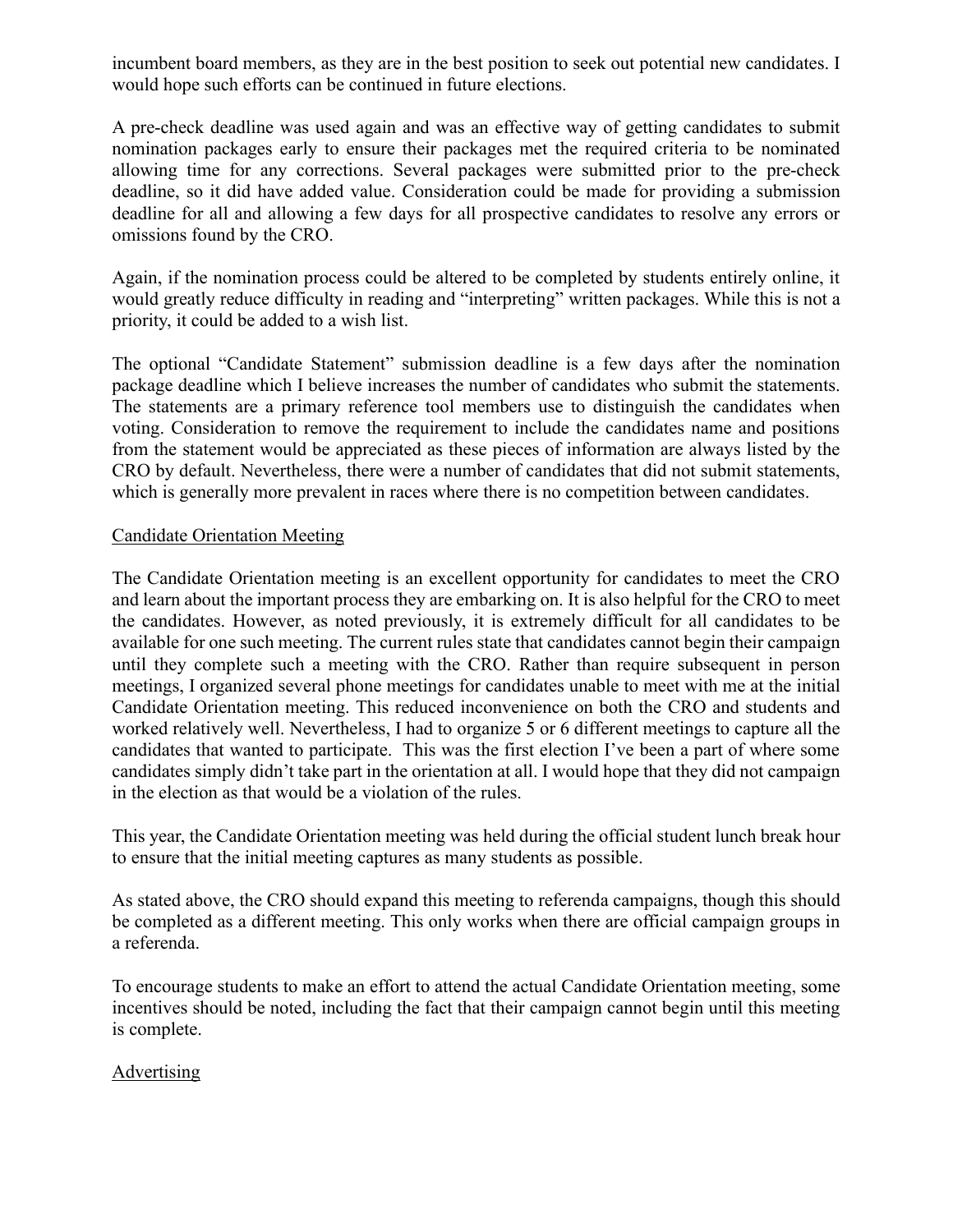A good amount of advertising was provided regarding this electoral process and certainly election days were further highlighted by the effective campaign of candidates and referendum campaigners. Certainly, a massive driver of turnout for internet voting are the mass emailers that are sent out via Simply Voting providing information on how to cast a ballot.

The procedures still require the CSU to advertise in campus publications, however it is becoming harder and harder to place ads in the Capilano Courier. Greater attention must be made to early publication deadlines or consideration could be made to removing this requirement.

# All Candidates Forum

An all candidate's forum is a great opportunity for candidates to speak to members, but also for members to learn about the candidates. For such forums to be effective, getting greater participation from both candidates and members is essential. Greater advertising may be effective in drawing more people to such events. Again, the Capilano Courier carried out the process, however my assistance was not required this year. I believe having the Courier run the process is a positive development and as they come more familiar with the process, it will only become easier to organize.

# Polling

The polling process was held over 3 days, starting at 9 am on October  $8<sup>th</sup>$  and ending at 5 pm on October  $10<sup>th</sup>$ . An information booth was set up at the North Vancouver campus to advertise the election, provide information and allow for a location that students could vote at. As well, an information booth was opened at the Sunshine Coast campus on the  $9<sup>th</sup>$ .

I would recommend retaining information booths as they provide an important layer of advertising and in person information for the election and actually attracted a good number of voters.

Ideally, the internet voting vendor would allow for members to cast ballots as many times as they wanted, with each subsequent ballot cast cancelling their previous ballot. This would go to some lengths in addressing concerns with candidates or other students putting pressure on individual members to vote for them while hovering over their computer.

#### Ballot

The ballot was created on the Simply Voting template for ballot production and suited our purposes nicely. Members were provided the opportunity to abstain on each of the ballot questions and perhaps this option should be reviewed, as certainly with the elections for collective liaisons, the concept of abstaining is likely not as negative as can sometimes be perceived.

#### Complaints and Appeals

While no complaints or issues were really raised during this election, going forward, an issue which is likely to be seen in greater numbers given the move to internet voting, is candidate or campaign pressure on members to vote under pressure. Internet voting removes control of the voting process from the election administration and as such far less oversight is available to ensure voting is taking place according to the rules and procedures. This is a tricky subject as it is easy to exert pressure on the membership without others knowing and there are many avenues to "vote buy" given the lack of control from the administration.